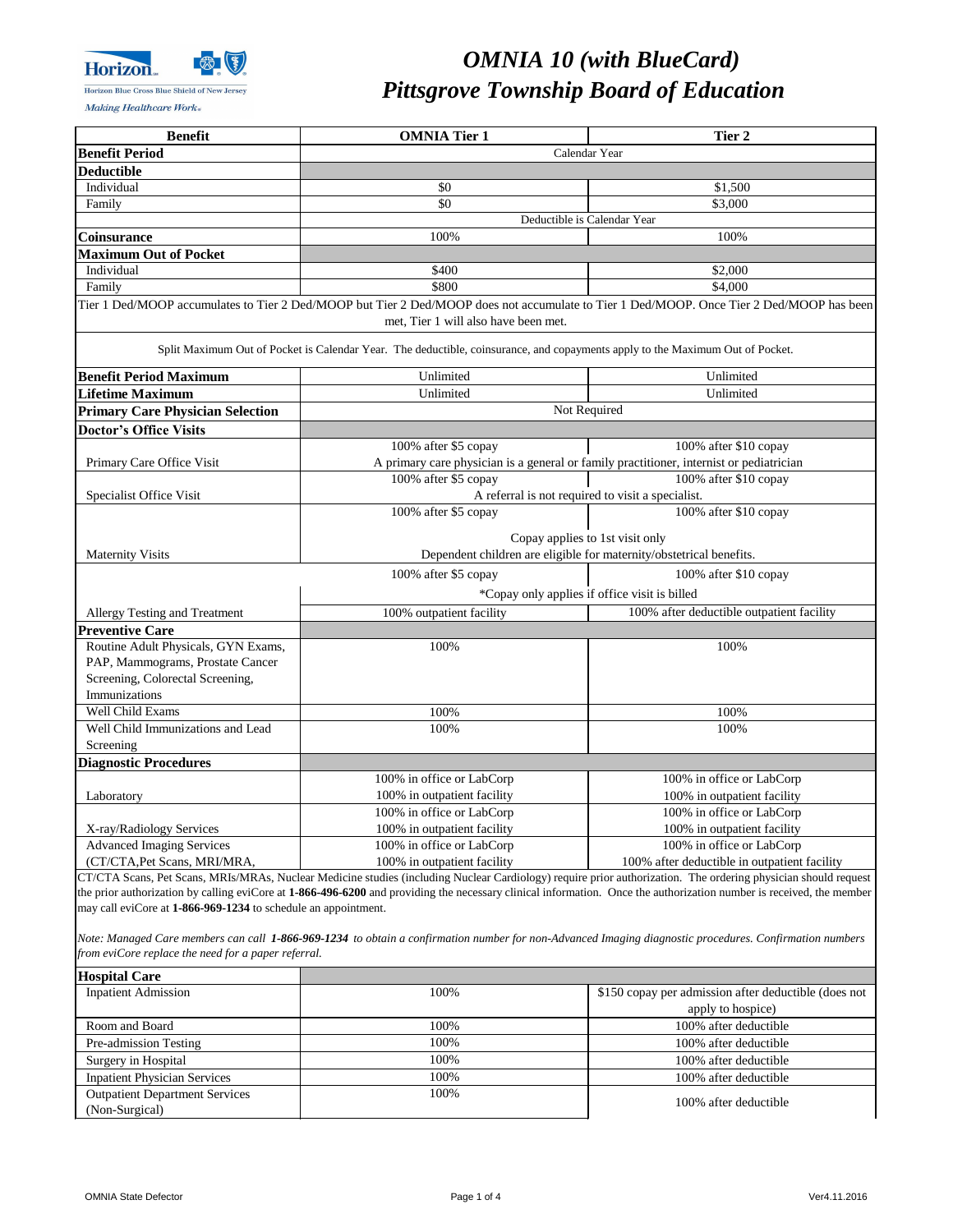

Making Healthcare Work«

# *OMNIA 10 (with BlueCard) Pittsgrove Township Board of Education*

| <b>Emergency Care</b>                             |                                                                                                        |                                                                                                                  |
|---------------------------------------------------|--------------------------------------------------------------------------------------------------------|------------------------------------------------------------------------------------------------------------------|
|                                                   | 100% after \$25 facility copay (copay waived if                                                        | 100% after \$25 facility copay (copay waived if                                                                  |
|                                                   | admitted)                                                                                              | admitted)                                                                                                        |
| <b>Emergency Room</b>                             |                                                                                                        | Payment at the in-network level across-the-board applies only to true Medical Emergencies & Accidental Injuries. |
| Ambulance                                         | 100%                                                                                                   | 100%                                                                                                             |
| <b>Outpatient Surgery</b>                         |                                                                                                        |                                                                                                                  |
| <b>Hospital Outpatient Surgery</b>                | 100%                                                                                                   | 100% after deductible                                                                                            |
| Surgery in an Ambulatory SurgiCenter              | 100%                                                                                                   | 100% after deductible                                                                                            |
| <b>Mental Health Services</b>                     |                                                                                                        |                                                                                                                  |
| Inpatient                                         | 100%                                                                                                   | \$150 copay per admission after deductible                                                                       |
| <b>Outpatient Department</b>                      | 100%                                                                                                   | 100% after deductible                                                                                            |
| Office setting                                    | 100% after \$5 copay                                                                                   | 100% after \$10 copay                                                                                            |
| <b>Substance Abuse Services</b>                   |                                                                                                        |                                                                                                                  |
| Inpatient                                         | 100%                                                                                                   | \$150 copay per admission after deductible                                                                       |
| <b>Outpatient Department</b>                      | 100%                                                                                                   | 100% after deductible                                                                                            |
| Office setting                                    | 100% after \$5 copay                                                                                   | 100% after \$10 copay                                                                                            |
| <b>Alcohol Abuse Services</b>                     |                                                                                                        |                                                                                                                  |
| Inpatient                                         | 100%                                                                                                   | \$150 copay per admission after deductible                                                                       |
| <b>Outpatient Department</b>                      | 100%                                                                                                   | 100% after deductible                                                                                            |
| Office setting                                    | 100% after \$5 copay                                                                                   | 100% after \$10 copay                                                                                            |
|                                                   | Inpatient and Outpatient Mental Health/Substance Abuse/Alcoholism Services must be coordinated through |                                                                                                                  |
|                                                   | Horizon Behavioral Health at 1-800-626-2212.                                                           |                                                                                                                  |
| <b>Other Services</b>                             |                                                                                                        |                                                                                                                  |
| Acupuncture                                       | 100% after \$5 copay office visit                                                                      | 100% after \$10 copay office visit                                                                               |
| <b>Bariatric Surgery</b>                          | 100%                                                                                                   | \$150 copay per admission after deductible                                                                       |
| <b>Diabetic Education</b>                         | 100% after \$5 copay office visit                                                                      | 100% after \$10 copay office visit                                                                               |
| Diabetic Supplies                                 | 100%                                                                                                   | 100%                                                                                                             |
| <b>Durable Medical Equipment</b>                  | 100%                                                                                                   | 100%                                                                                                             |
| <b>Orthotics and Prosthetics</b>                  |                                                                                                        |                                                                                                                  |
| (Per NJ mandate)                                  | 100% after \$5 copay                                                                                   | 100% after \$10 copay                                                                                            |
| Home Health Care                                  | 100%                                                                                                   | 100%                                                                                                             |
| Hospice Care                                      | 100%                                                                                                   | 100%                                                                                                             |
|                                                   | 100% after \$5 copay office visit                                                                      | 100% after \$10 copay office visit                                                                               |
|                                                   | 100% outpatient facility                                                                               | 100% after deductible in outpatient facility                                                                     |
| Infertility (including in-vitro fertilization)    |                                                                                                        | Limited to 4 egg retrievals per lifetime                                                                         |
| <b>Physical Rehabilitation Facility Inpatient</b> | 100%                                                                                                   | \$150 copay per admission after deductible                                                                       |
| Services                                          |                                                                                                        |                                                                                                                  |
| Short-term Therapies:                             | 100% after \$5 copay office visit                                                                      | 100% after \$10 copay office visit                                                                               |
| Physical, Occupational, Speech,                   | 100% outpatient facility                                                                               | 100% after deductible in outpatient facility                                                                     |
| Respiratory                                       | 30 visit maximum per therapy, per benefit period                                                       |                                                                                                                  |
|                                                   | 100%                                                                                                   | 100% after deductible                                                                                            |
| <b>Private Duty Nursing</b>                       |                                                                                                        | Limited to 30 visits per benefit period (8-hour shifts)                                                          |
| Skilled Nursing Facility/Extended Care            | 100%                                                                                                   | \$150 copay per admission after deductible                                                                       |
| Center                                            |                                                                                                        | Limited to 100 days per benefit period                                                                           |
| Therapeutic Manipulation                          | 100% after \$5 copay office visit                                                                      | 100% after \$10 copay office visit                                                                               |
| (Chiropractic Care)                               |                                                                                                        | 25 visit maximum per benefit period                                                                              |
| Vision - Routine Eye Exam                         | 100% after \$5 copay office visit<br>100% after \$10 copay office visit                                |                                                                                                                  |
| <b>Adult Vision Hardware</b>                      | Not Covered                                                                                            |                                                                                                                  |
| Pediatric Vision and Vision Hardware              | Routine Pediatric Vision Covered 1/year and Hardware Services are covered up to \$125                  |                                                                                                                  |
| <b>Telemedicine Services</b>                      | 100% after \$5 copay                                                                                   |                                                                                                                  |
| <b>Prescription Drugs</b>                         | Covered under freestanding prescription program                                                        |                                                                                                                  |
|                                                   |                                                                                                        |                                                                                                                  |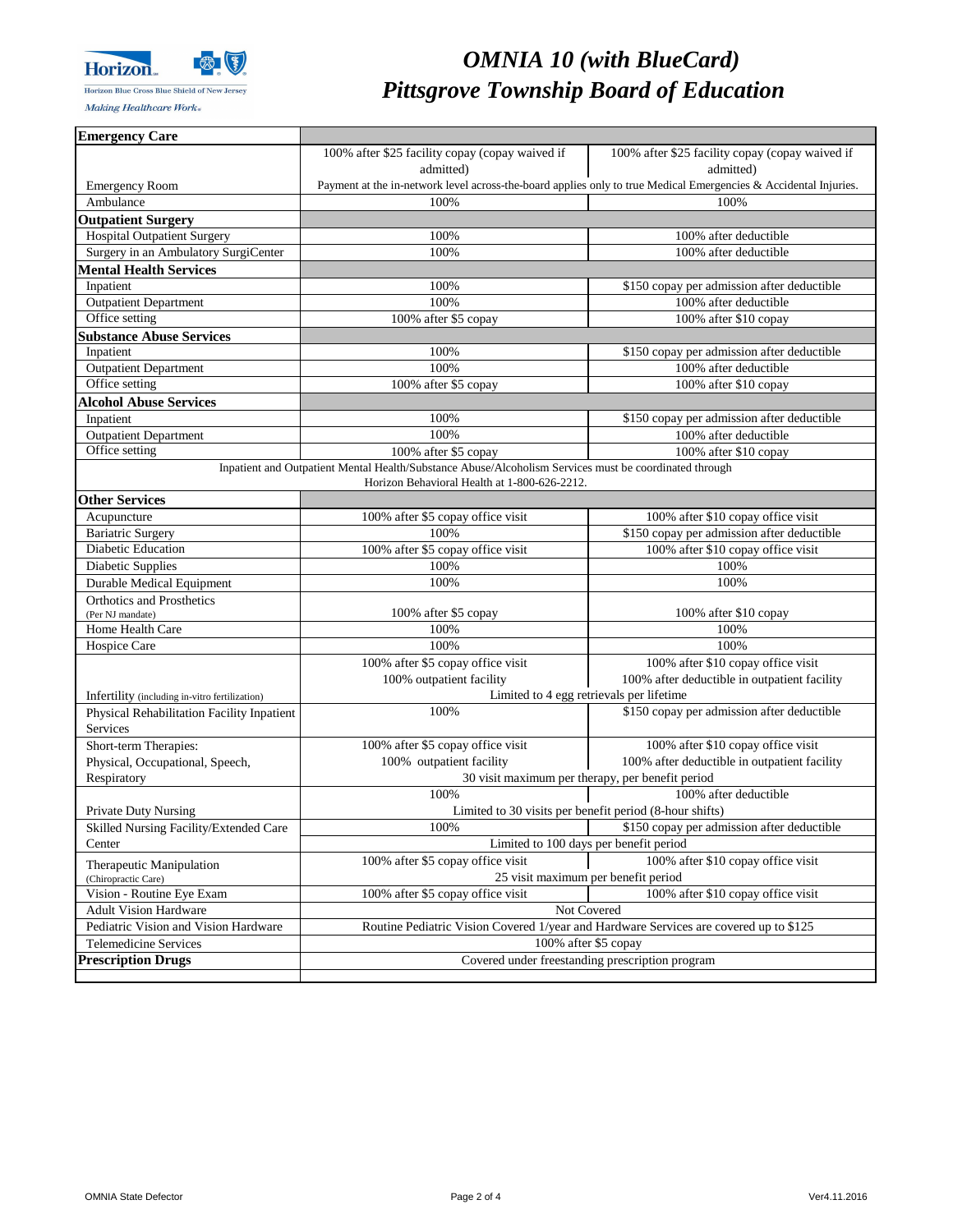

Making Healthcare Work«

### *OMNIA 10 (with BlueCard) Pittsgrove Township Board of Education*

Services and products provided by Horizon Blue Cross Blue Shield of New Jersey, an independent licensee of the Blue Cross and Blue Shield Association. ® Registered marks of the Blue Cross and Blue Shield Association.

®´ and SM Registered and service marks of Horizon Blue Cross Blue Shield of New Jersey. **©** 2008 Horizon Blue Cross Blue Shield of New Jersey Three Penn Plaza East, Newark, New Jersey 07105

The OMNIA plans cover eligible expenses rendered by providers in Horizon's Managed Care network. When you utilize participating providers, you generally only pay your copayment and any applicable in-network coinsurance or deductible. No benefits are available out-of-network, except in emergent situations.

| Eligibility                    | Dependent children, including full-time students are covered until the end of the calendar year in which they<br>reach the age of 26. Handicapped dependents are covered beyond the child removal age, if the handicap<br>occurred prior to the age of 26. Under certain conditions, coverage may be extended for qualified dependents<br>up to age 31. Please refer to your benefit booklet for further information as this benefit highlight is not an<br>exhaustive list. |
|--------------------------------|------------------------------------------------------------------------------------------------------------------------------------------------------------------------------------------------------------------------------------------------------------------------------------------------------------------------------------------------------------------------------------------------------------------------------------------------------------------------------|
| <b>Pre-Existing Conditions</b> | Not Applicable                                                                                                                                                                                                                                                                                                                                                                                                                                                               |
| <b>Prior Authorization</b>     | Some services/procedures require prior authorization. For a complete list, contact our customer service number<br>at 1-800-355-BLUE (2583) or refer to our website at www.HorizonBlue.com.                                                                                                                                                                                                                                                                                   |

Please note that the benefit highlights are provided for informational purposes. Horizon BCBSNJ makes every effort to provide clear and accurate information pertaining to these benefit highlights. However, because Horizon BCBSNJ generally expects continued guidance from regulators on issues pertaining to Federal health care reform, the information that has been provided is subject to change. Horizon BCBSNJ will provide notice of such changes to members pursuant to State and Federal requirements.

This summary highlights the major features of your health benefit program. It is not a contract and some limitations and exclusions may apply. Payment of benefits is subject solely to the terms of the contract. Please refer to your benefit booklet for more information.